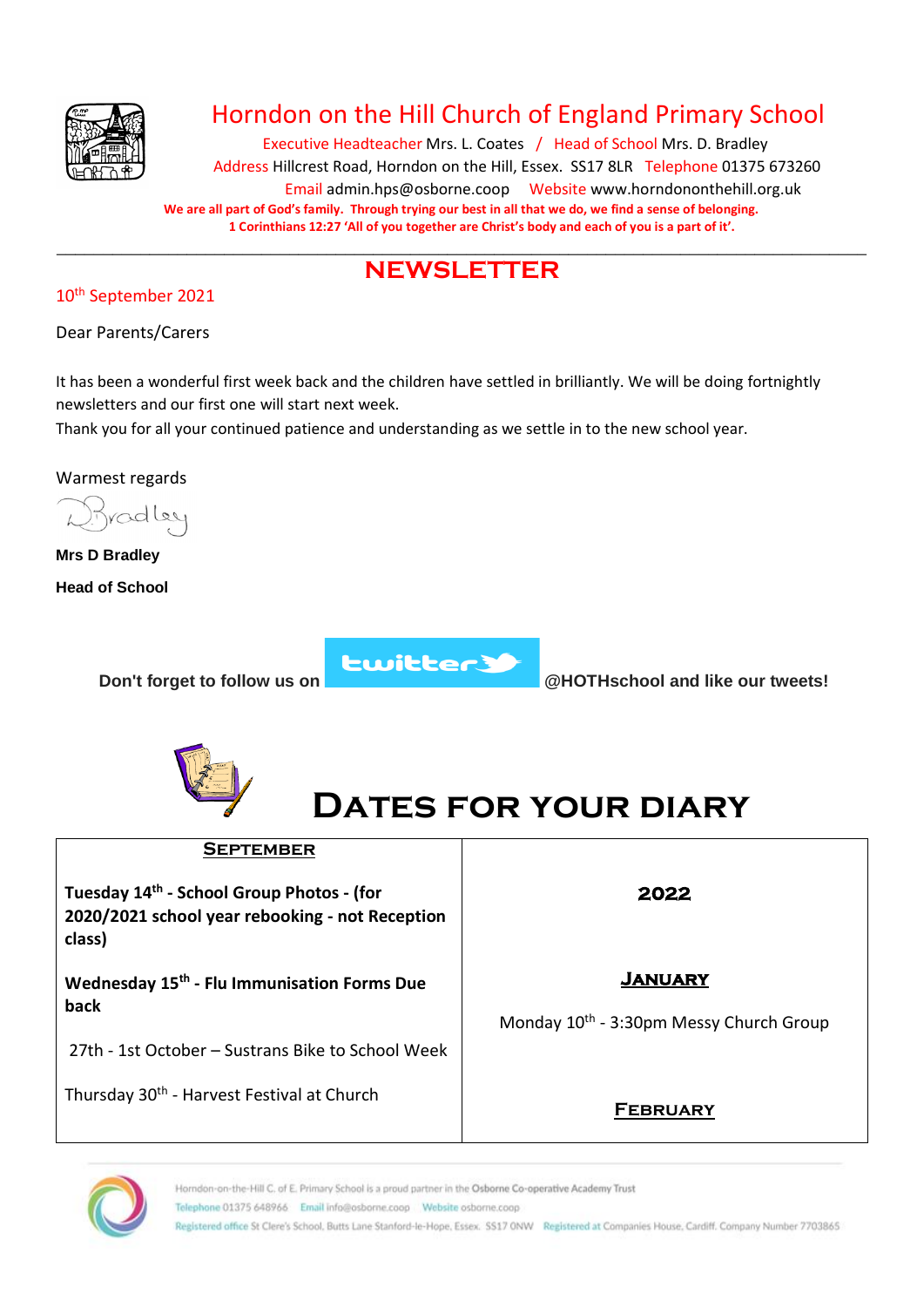|                                                                                        | Monday 28th - PGL final instalment due                                                                              |  |  |
|----------------------------------------------------------------------------------------|---------------------------------------------------------------------------------------------------------------------|--|--|
| <b>OCTOBER</b>                                                                         |                                                                                                                     |  |  |
| Monday 11 <sup>th</sup> - 3:30pm Messy Church Group                                    | <b>MARCH</b>                                                                                                        |  |  |
| Thursday 14 <sup>th</sup> - Individual School Photos                                   | Wednesday 2 <sup>nd</sup> - Ash Wednesday Service at Church<br>Thursday 31 <sup>st</sup> - Easter Service at Church |  |  |
| Sunday 31 <sup>st</sup> - PGL 1 <sup>st</sup> instalment due                           | <b>APRIL</b>                                                                                                        |  |  |
| Wednesday $6th$ – Road Safety Walks Reception,<br>Year 3 and Year 5<br><b>NOVEMBER</b> | Monday 25 <sup>th</sup> - 3:30pm Messy Church Group<br><b>MAY</b><br>JUNE                                           |  |  |
| <b>DECEMBER</b>                                                                        | <u>JULY</u><br>Monday 18 <sup>th</sup> - Leavers Service at Church                                                  |  |  |
| Monday 6 <sup>th</sup> - Thursday 9 <sup>th</sup> - Year 6 Bikeability                 |                                                                                                                     |  |  |
| Friday 10 <sup>th</sup> - Year 4 Bikeability                                           |                                                                                                                     |  |  |
| Tuesday 14 <sup>th</sup> - Christmas Service at Church                                 |                                                                                                                     |  |  |
| Friday 31 <sup>st</sup> - PGL 2nd instalment due                                       |                                                                                                                     |  |  |

#### Wish List

We have been asked to compile a wish list for the school. Our Budget is severely limited, especially with the loss of income due to Covid, but there are items as a school we would love to purchase for the classrooms and children, if finances would allow. It was suggested that we add a wish list to our newsletter, as parents may have access to some of these items through their own workplace or know companies who may wish to donate to the school.

#### Wish List Pictures just for reference





Magazine holders Garden hose and outdoor tap – Nursery

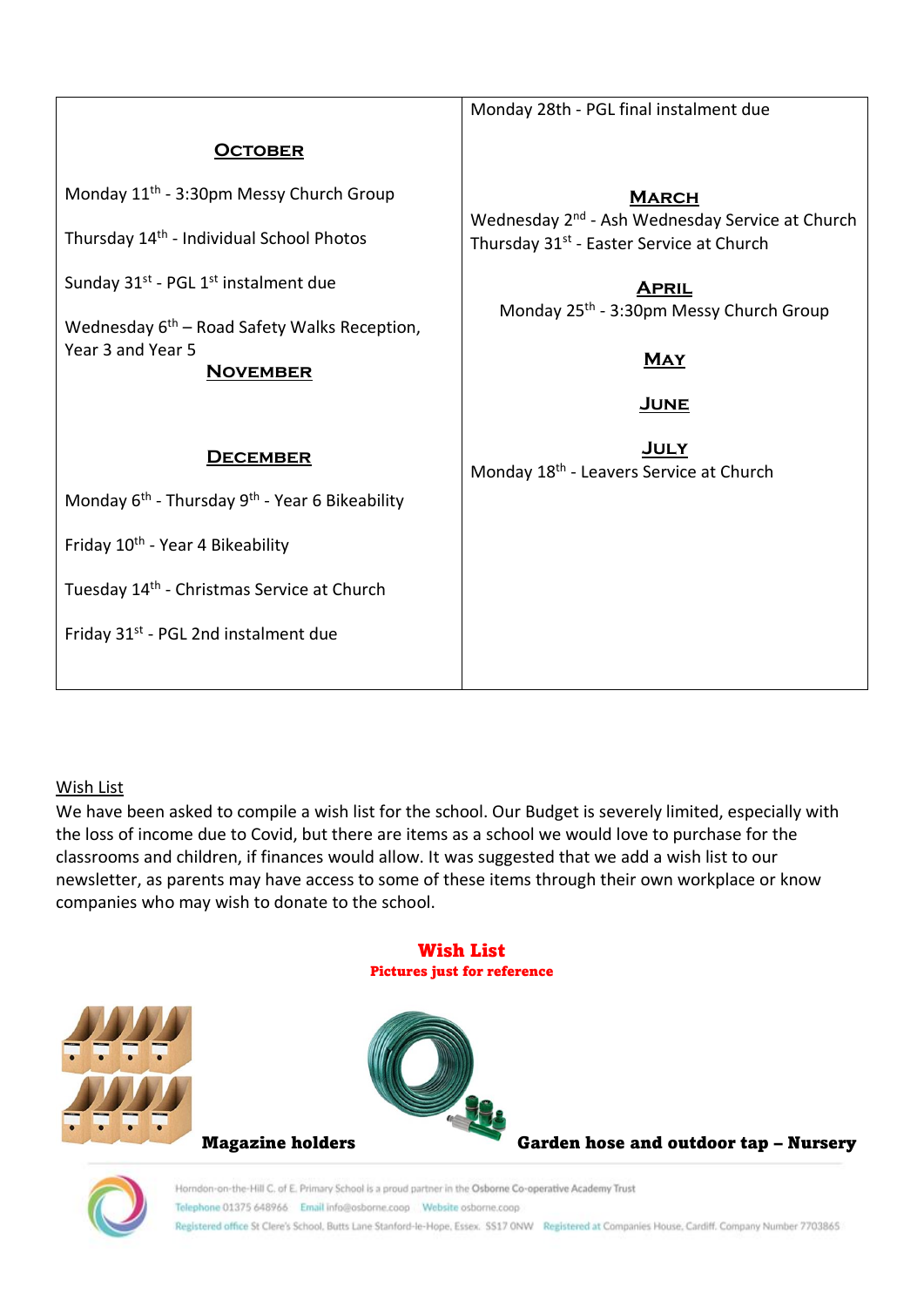#### – book storage for classrooms



Video camera/camera that records





#### Bookcases – with backs A3 Laminator



#### Mini freezer – enabling us to create our own icepacks for

#### injuries



Dictionaries and Thesaurus - set for each class Painting Aprons



Felt tips/art supplies/modelling clay

New Cushions for book corners

#### Sand – Reception and Nursery



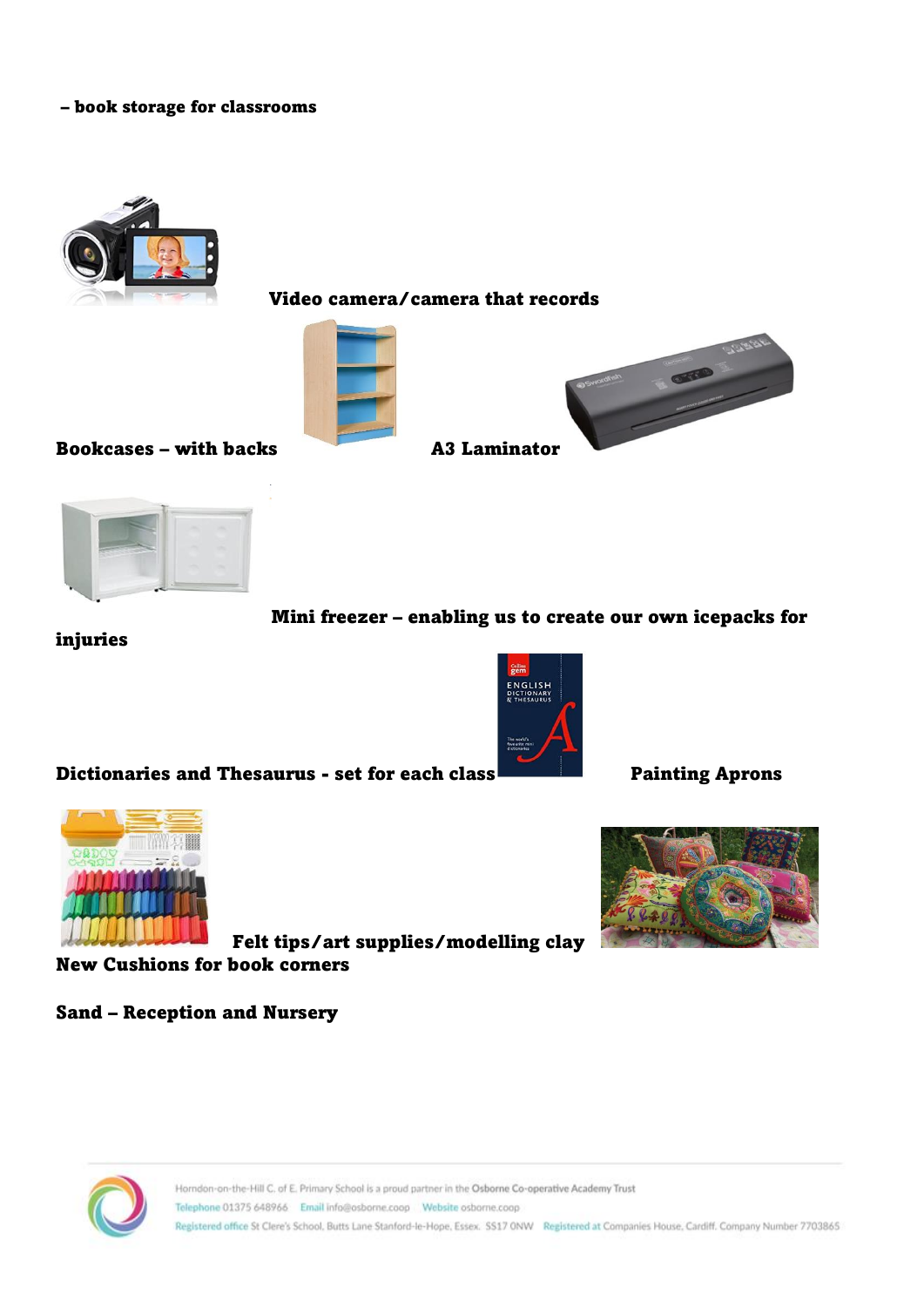

Play builders bench Class Computer for Reception class Outdoor storage shed Reception



Scooters and Bikes Outdoor large board games - Jenga, twister etc



New Musical instruments/Music wall

I-Pads/Chromebooks

Additional items for the sensory room and sensory items for each class

New Carpets – Carpet time

This list is not exhaustive and we could certainly add to it over the coming months.

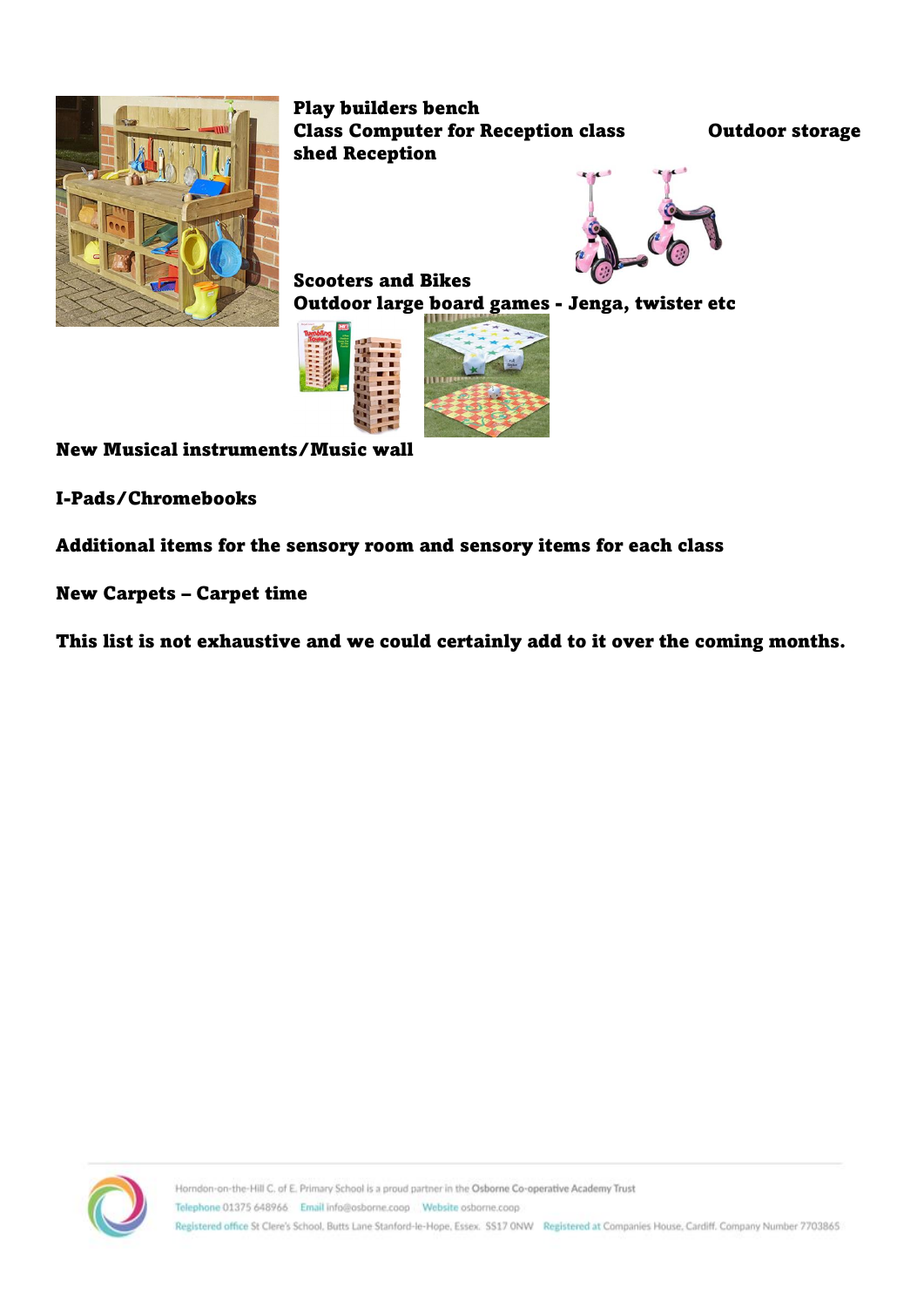| <b>Monday</b>    | <b>Shepherd's Pie</b>                                             | <b>Jacket Potato</b><br>with Tuna                                                                                                                  | <b>Jacket Potato</b><br>with Cheese | Sweetcom                  | Mixed<br>Vegetables        | <b>Ice Cream</b>                   |
|------------------|-------------------------------------------------------------------|----------------------------------------------------------------------------------------------------------------------------------------------------|-------------------------------------|---------------------------|----------------------------|------------------------------------|
| <b>Tuesday</b>   | <b>Chicken Curry</b><br>& Rice                                    | <b>Quom Dippers</b><br>& Potato Crunchies                                                                                                          | Jacket Potato<br>with Cheese        | <b>Green Beans</b>        | Fresh<br><b>Broccoli</b>   | coco sponge<br>with coco sauce     |
| <b>Wednesday</b> | Roast Chicken with Roast Potatoes and<br><b>Yorkshire Pudding</b> | Roast Quorn fillet with Roast Potatoes<br>and Yorkshire Pudding                                                                                    | <b>Jacket Potato with Cheese</b>    | Fresh<br>Carrots          | Fresh<br>Cabbage           | Cookie                             |
| <b>Thursday</b>  | Cheese & Tomato Pizza<br>with Potato Smiles                       | Meat Free Sausage Roll with<br><b>Potato Smiles</b>                                                                                                | Jacket Potato with Tuna             | <b>Sweetcorn Cobettes</b> | Green<br><b>Beans</b>      | <b>Fruit Jelly</b>                 |
| <b>Friday</b>    | <b>Fish Fingers with</b><br>Chips                                 | <b>Vegetable Fingers with</b><br><b>Chips</b>                                                                                                      | Jacket Potato with Cheese           | Peas                      | Baked<br><b>Beans</b>      | <b>Sweet Fruity</b><br><b>Buns</b> |
|                  |                                                                   |                                                                                                                                                    |                                     |                           |                            |                                    |
| Week             |                                                                   | Week commencing - 13th September, 4th October, 15th November, 6th December, 27th December, 17th January, 7th February, 28th February               |                                     |                           |                            |                                    |
| <b>Monday</b>    | <b>Beef Bolognese with</b><br>Spaghetti                           | <b>Jacket Potato</b><br>with Tuna                                                                                                                  | Jacket Potato<br>with Cheese        | Baked<br><b>Beans</b>     | sweetcom                   | <b>Fruit Smoothie</b>              |
| <b>Tuesday</b>   | <b>Chicken Chunks</b><br>with Potato Wedges                       | Meat free Sausage Roll with<br>Potato wedges                                                                                                       | <b>Jacket Potato</b><br>with Cheese | Fresh<br><b>Broccoli</b>  | <b>Mixed</b><br>Vegetables | Marble<br>Sponge                   |
| Wednesdau        | Roast Gammon with Roast Potatoes and<br><b>Yorkshire Pudding</b>  | <b>Roast Quorn fillet with Roast Potatoes</b><br>and Yorkshire Pudding                                                                             | Jacket Potato with<br><b>Cheese</b> | Fresh<br>Carrots          | Fresh<br>Cauliflower       | Cookie                             |
| <b>Thursday</b>  | Cheese & Tomato Pizza<br>with Potato Smiles                       | <b>Jacket Potato</b><br>with Tuna                                                                                                                  | Jacket Potato<br>with Cheese        | <b>Sweetcorn Cobettes</b> | Green<br><b>Beans</b>      | Carrot Cake                        |
| <b>Friday</b>    | <b>Fish Fingers with</b><br>Chips                                 | <b>Jacket Potato</b><br>with Tuna                                                                                                                  | Jacket Potato<br>with Cheese        | Peas                      | <b>Baked Beans</b>         | Shortbread                         |
|                  |                                                                   |                                                                                                                                                    |                                     |                           |                            |                                    |
| Week 3           |                                                                   | Week commencing - 20th September, 11th October, 1stnd November, 22nd November, 13th December, 3rd January, 24th January, 14th February, 7th March. |                                     |                           |                            |                                    |
| <b>Mondau</b>    | Pork Sausages with<br>Mash Potatoes & Gravy                       | Quorn Sausage with Mash Potatoes &<br>Graw                                                                                                         | Jacket Potato with<br><b>Cheese</b> | <b>Mixed Vegetables</b>   | <b>Green Beans</b>         | Frozen yoghurt                     |
| <b>Tuesday</b>   | <b>Beef Burger with</b><br><b>Diced Potatoes</b>                  | Quorn Burger with<br><b>Diced Potatoes</b>                                                                                                         | Vegetable<br>Pasta Bake             | Sweetcom                  | Baked<br><b>Beans</b>      | Spiced orange<br>cake with custard |
| <b>Wednesdau</b> | Roast Chicken with Roast Potatoes and<br><b>Yorkshire Pudding</b> | Roast Quorn fillet with Roast Potatoes<br>and Yorkshire Pudding                                                                                    | Jacket Potato with<br><b>Cheese</b> | Fresh<br>Carrots          | Fresh<br>Greens            | <b>Fruit Jelly</b>                 |
| <b>Thursday</b>  | Cheese & Tomato Pizza<br>with Potato Wedges                       | Quom nuggets<br>with wedges                                                                                                                        | Jacket Potato with<br>Tuna          | <b>Sweetcorn Cobettes</b> | Baked<br><b>Beans</b>      | <b>Banana</b><br>Sponge            |
| Friday           | Fish Fingers with<br><b>Chips</b>                                 | <b>Jacket Potato</b><br>with Tuna                                                                                                                  | <b>Jacket Potato</b><br>with Cheese | Peas                      | carrots                    | Ice Cream Tub                      |